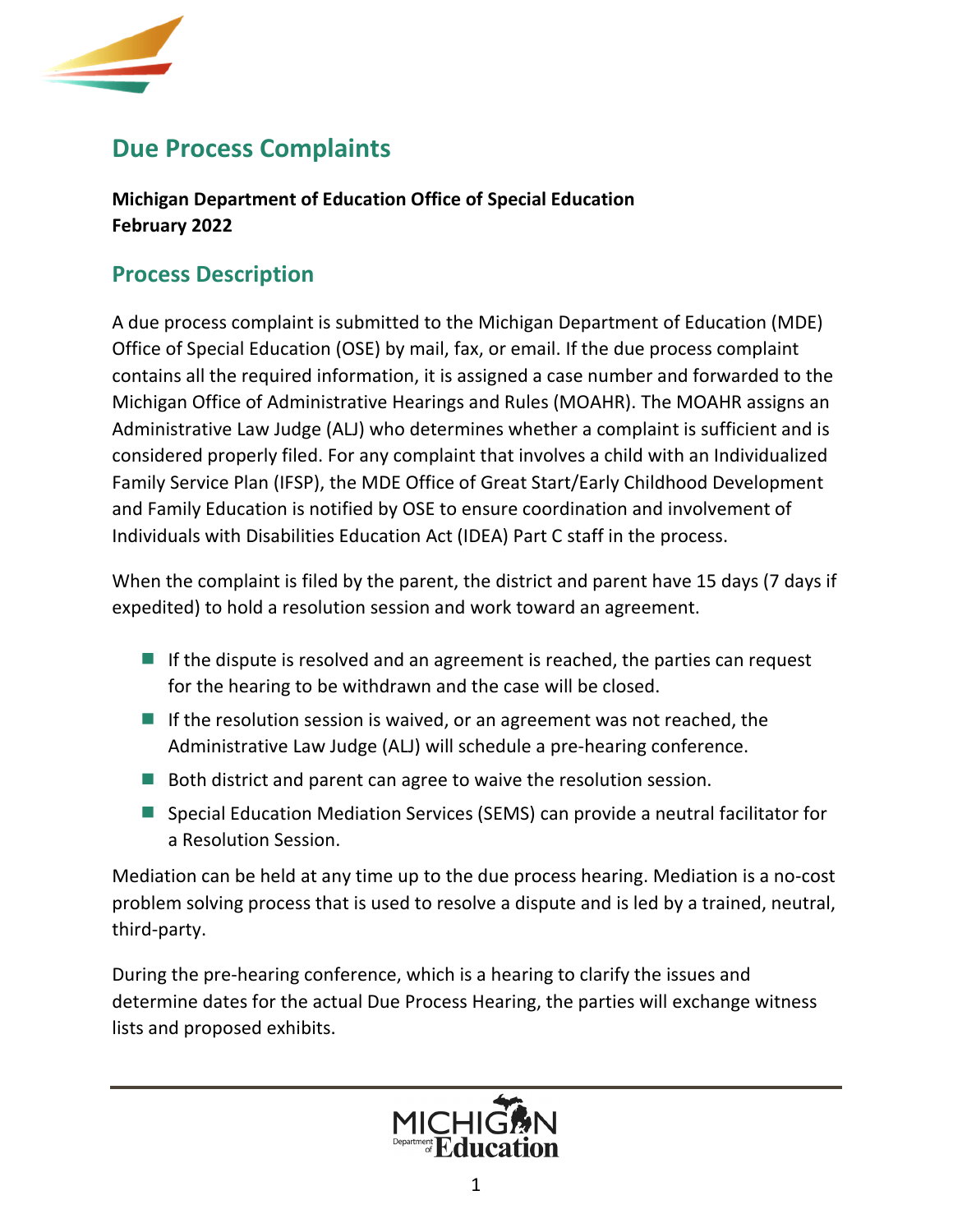At the Due Process hearing both parties will be heard, and a written decision will be made by the ALJ.

- $\blacksquare$  When the case is dismissed or withdrawn the case will be closed.
- When the ALJ issues a written decision, the decision can be ordered with or without corrective action.
	- When corrective action is ordered, the corrective action must be completed within one year from the date the final order is issued. The OSE will monitor the progress of the corrective action until correction has been made and all corrective action activities are complete. When the corrective action is complete, the case will be closed.
- If either party disagrees with the written decision, the party can appeal to a higher authority.

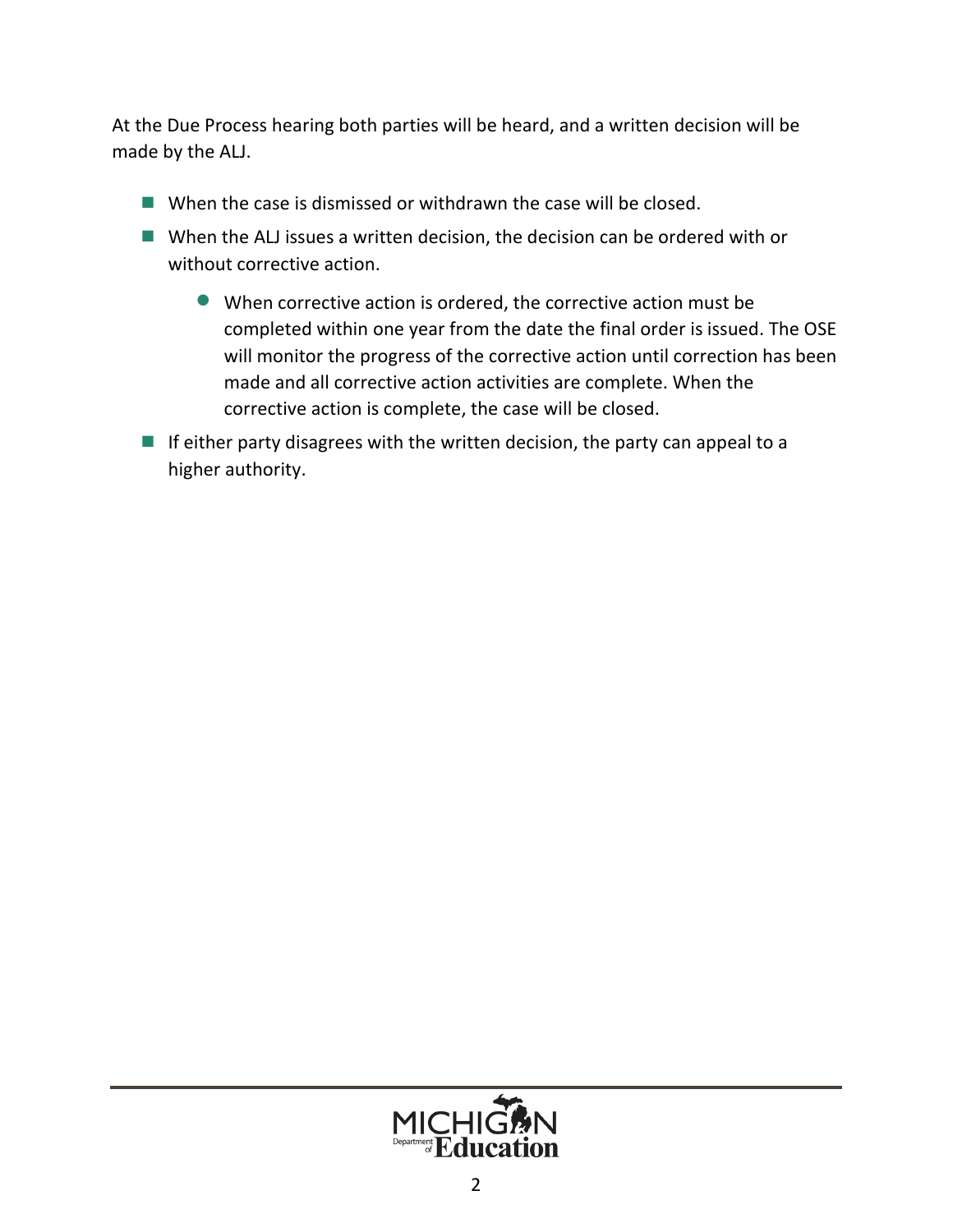#### **Special Education Due Process Procedure**



**Questions?** Contact the Information Line at 888.320.8384 or mde-ose@michigan.gov

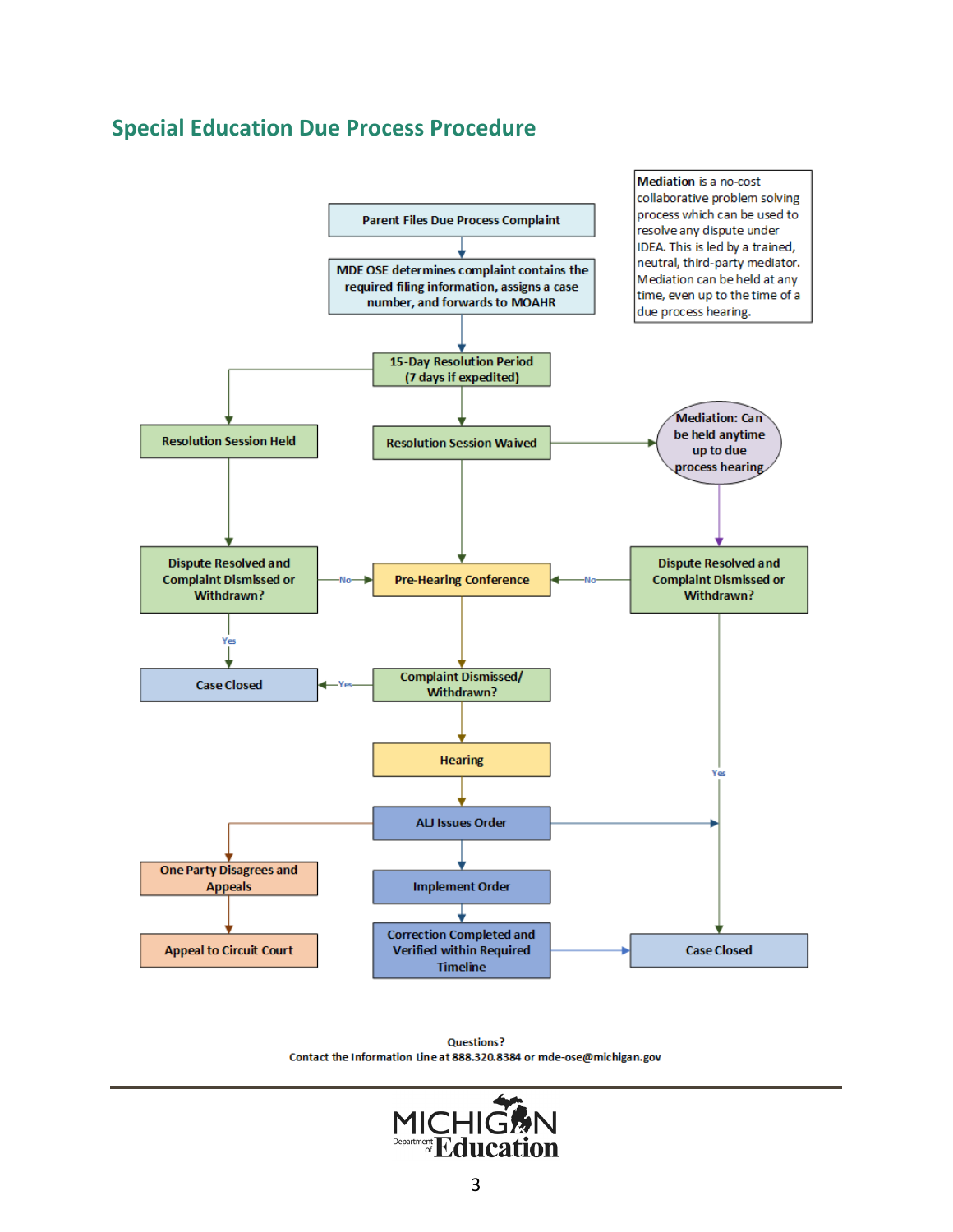### **Relevant Terms**

**ALJ** - Administrative Law Judge means any person assigned by the hearing system to preside over and hear a contested case or other matter assigned, including, but not limited to, tribunal member, hearing officer, presiding officer, referee, and magistrate.

**Appeal** – A proceeding undertaken to have a decision reconsidered by a higher authority.

**Case Dismissed** – The due process complaint is removed from the court's docket by the ALJ and closed.

**Case Withdrawn** – The due process complaint is removed from the court's docket by the ALJ or complainant.

**Corrective Action** – If an ALJ issues a corrective action, proof of compliance must be provided to the Office of Special Education.

**Expedited Hearing** - An expedited due process hearing is a hearing involving a due process complaint regarding a disciplinary matter, which is subject to shorter timelines than a due process hearing conducted pursuant to 34 CFR 300.507 through 34 CFR 300.516..

**Final Decision** – A written decision which includes:

- **P** Procedural History (date filed, dates of correspondence, hearing dates)
- **Witness List (Individuals who testified at hearing)**
- Exhibit List (student transcripts, student attendance records, IEP/IFSP)
- Issues (issue in dispute between parent and district that ALJ is addressed in hearing)
- **Applicable Law (identify relevant IDEA regulations and MARSE rules)**
- Findings of Fact (facts based on information presented. Can be documents, testimony and admitted exhibits)
- Conclusions of Law (applying regulations, rules, and case law to the particular facts of case. Provides a Summary of Conclusions)
- Order (decision based on the above information)